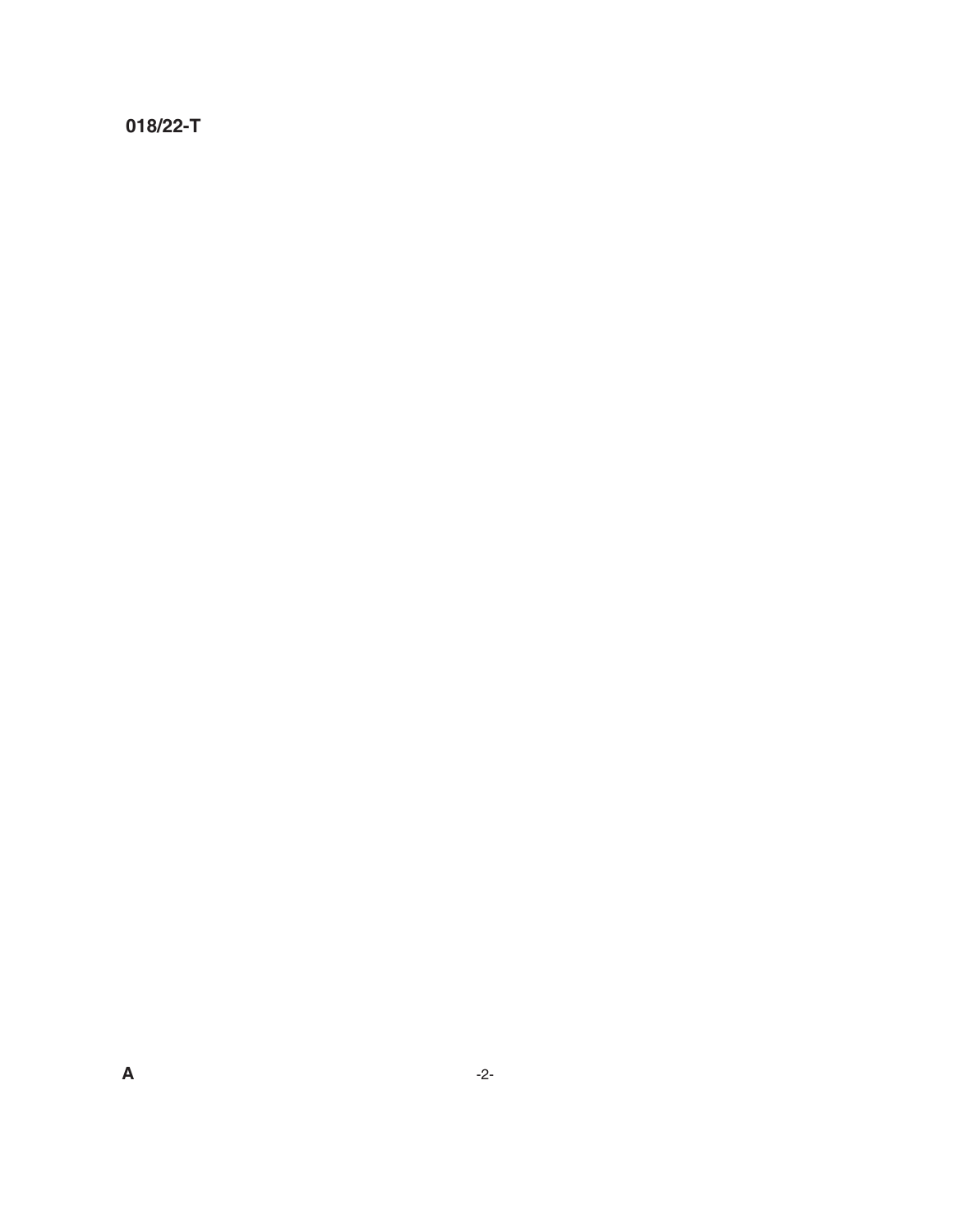1. பின்வருவனவற்றை காலவரிசைப்படி வரிசைப்படுத்தவும் ? <u>i) புன்னப்ரா – வயலார் போராட்டம்</u> ii) திரு-கொச்சி மாநிலம் உருவாக்கம் iii) வேகன் சோகம் iv) கையூர் கலவரம் A) (iii), (iv), (i), (ii) B) (iii), (i), (iv), (ii) C)  $(iv)$ ,  $(iii)$ ,  $(i)$ ,  $(ii)$ D) (iv), (iii), (ii), (i) 2. பின்வரும் பட்டியல்களைக் கவனியுங்கள் பட்டியல் 2 பட்டியல்1 i) ராணி லட்சுமி பாய் a) டெல்லி ii) நானா சாஹிப் b)  $\mathcal{L}$ iii) கன்வர் சிங் c) *ஜான்சி* iv) பகதூர்ஷா சாபர் d) கான்பூர் பட்டியல் 1 மற்றும் 2 டையும் இணைக்கும் மிகவும் பொருத்தமான பதிலைக் கண்டுபிடிக்கவும். A) (i)-c, (ii)-b, (iii)-a, (iv)-d B) (i)-c, (ii)-a, (iii)-b, (iv)-d D) (i)-c, (ii)-d, (iii)-b, (iv)-a C) (i)-c, (ii)-b, (iii)-d, (iv)-a 3. சௌரிசௌரா சம்பவத்தால் காந்திஜியால் நிறுத்தப்பட்ட போராட்டம் i) ஒத்துழையாமை இயக்கம். ii) உப்பு வேலைநிறுத்தம். iii) ரவுலத் கிளர்ச்சி. iv) சம்பாரன் போராட்டம். மிகவும் பொருத்தமான பதிலைக் கண்டுபிடிக்கவும். A) (ii) மட்டுமே சரியானது B) (i) மட்டுமே சரியானது C) (i) மற்றும் (ii) இரண்டும் சரியானவை D) (iv) மட்டுமே சரியானது 4. 2021 பின்வரும் நிகழ்வுகளில் ஏதேனும் ஒன்றின் 90 வது ஆண்டு A) குருவாயூர் சத்தியாகிரகம் B) வைக்கம் சத்தியாகிரகம் C) *ஜாலியன்* வாலாபாக் D) கோவில் நுழைவு அறிவிப்பு (ஷேத்ரா பிரவேஷனா விளம்பரம்) 5. கீழே உள்ள ராஜாராம் மோகன் ராய் பற்றிய தவறான அறிக்கைகளை அடையாளம் காணவும் i) பிரம்ம சமாஜத்தை நிறுவினார். ii) துஹ்ஃபத்துல் முவாஹிதீன் என்பது அவருடைய நூல். iii) அவர் 1829 இல் சதியை ஒழித்தார்**.** iv) அவர் 1833 இல் பிரிஸ்டலில் இறந்தார்**.** A) (ii) மட்டும் B) (iii) மட்டும் C) (iv)  $\omega \angle \omega$ D) (ii)  $\omega \dot{p}$ றும் (iv)

A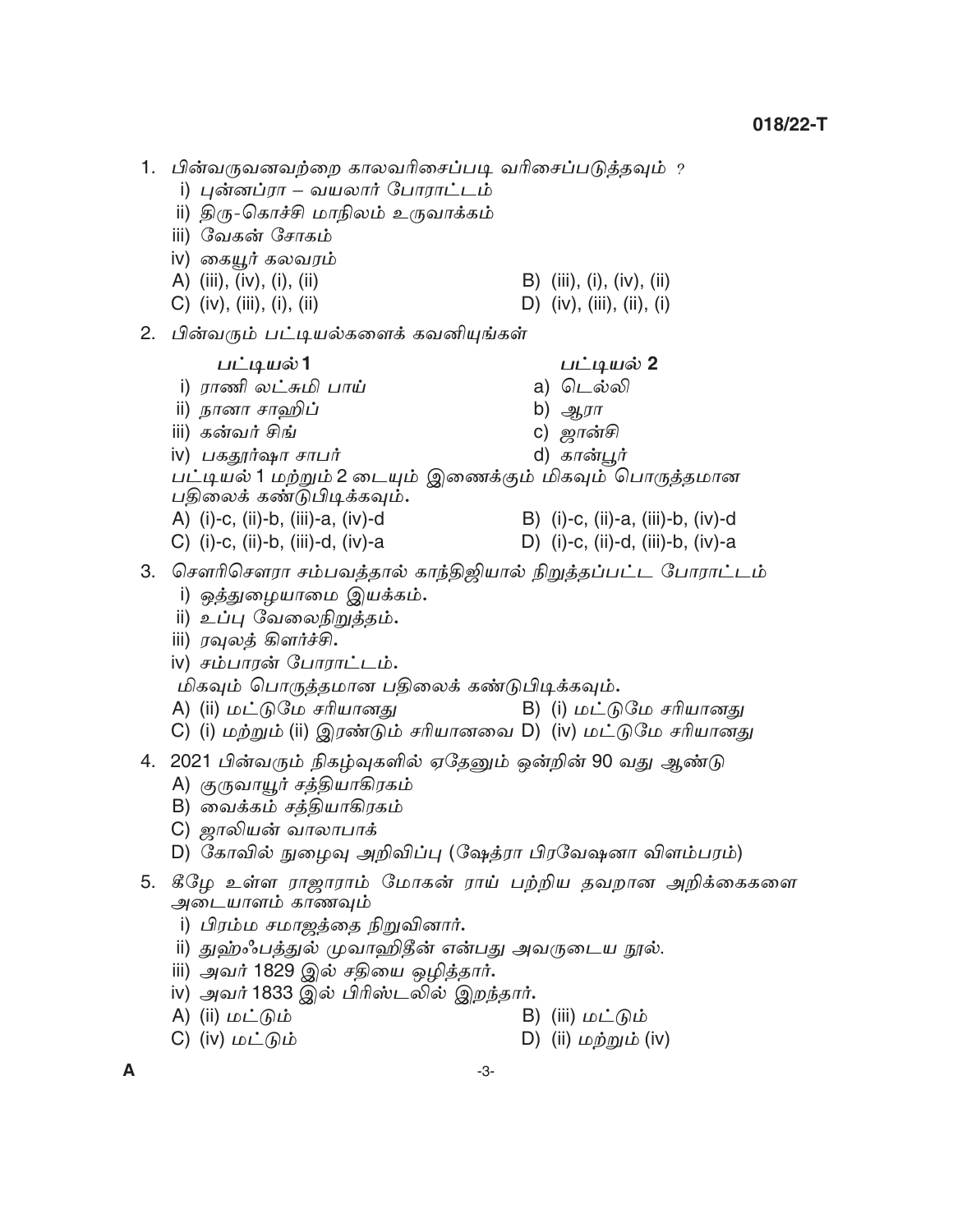- 6. பின்வருவனவற்றில் எது ஐக்கிய நாடுகளின் மாநாட்டுடன் தொடர்புடையது அல்ல
	- B) சான் பிரான்சிஸ்கோ மாநாடு A) யால்டா மாநாடு
	- C) பாரிஸ் மாநாடு
		- D) போஸ்ட்டாம் மாநாடு
- 7. பின்வருவனவற்றிலிருந்து விளிம்பின் (contour) வரையறையைக் கண்டறியவும்
	- A) ஒரே வெப்பநிலையின் பகுதிகளை இணைக்கும் கற்பனைக்கோடு
	- B) ஒரே அழுத்தத்தின் பகுதிகளை இணைக்கும் கற்பனைக் கோடு
	- C) ஒரே உயரத்தில் உள்ள பகுதிகளை இணைக்கும் கற்பனைக் கோடு
	- D) ஒரே அளவு மழைப்பொழிவு உள்ள பகுதிகளை இணைக்கும் கற்பனைக் கோடு
- 8. இந்தியாவில் மானாவாரி சாகுபடி (Kharif Crops) பற்றிய பின்வரும் கூற்றுகளின் எது சரியானது என்பதைக் கண்டறியவும்.
	- i) ஜூன் முதல் செப்டம்பர் வரை விதைகள் விதைக்கப்படுகின்றன**.**
	- ii) அக்டோபர்-நவம்பர் மாதங்களில் அறுவடை செய்யப்படும்**.**
	- iii) நெல், ஜோவர், ராகி மற்றும் பஜ்ரா ஆகியவை முக்கிய பயிர்கள்.
	- iv) வடகிழக்கு பருவமழையின் போது பயிரிடப்படுகிறது**.**
	- A) (i) & (ii) B) (iii) & (iv)
	- $C)$  (i) & (iii) D) (ii) & (iv)
- 9. கேரளாவில் அதிக மக்கள் தொகை கொண்ட கிராமம் எது ?
	- A) உடும்பஞ்சோலை
- B) உலியழத்துறா
- D) வளபட்டணம்
- 10. உலகின் புதிய குடியரசு எது ?
	- A) பார்படாஸ்

C) பேரிங்கமல

- B) தெற்கு சூடான்
- C) நமீபியா
- $D)$  கொசோவோ
- 11. மும்பையின் நெரிசலைக் குறைக்க கட்டப்பட்ட துறைமுகங்கள் யாவை ? A) காண்ட்லா, நவாஷேவா
	- B) காண்ட்லா, பரதீப்
	- C) நவாஷேவா, மர்மகோவா
	- D) காண்ட்லா, ஹல்டியா
- 12. இந்தியாவின் வடக்கு சமவெளியில் காணப்படும் 3 முக்கிய பகுதிகள்
	- A) பாபர், டேராய், பங்கர்
	- B) பாபர், டேராய், எக்கல் சமதளங்கள்
	- C) டேராய், பங்கர், காதர்
	- D) பங்கர், காதர், பாபர்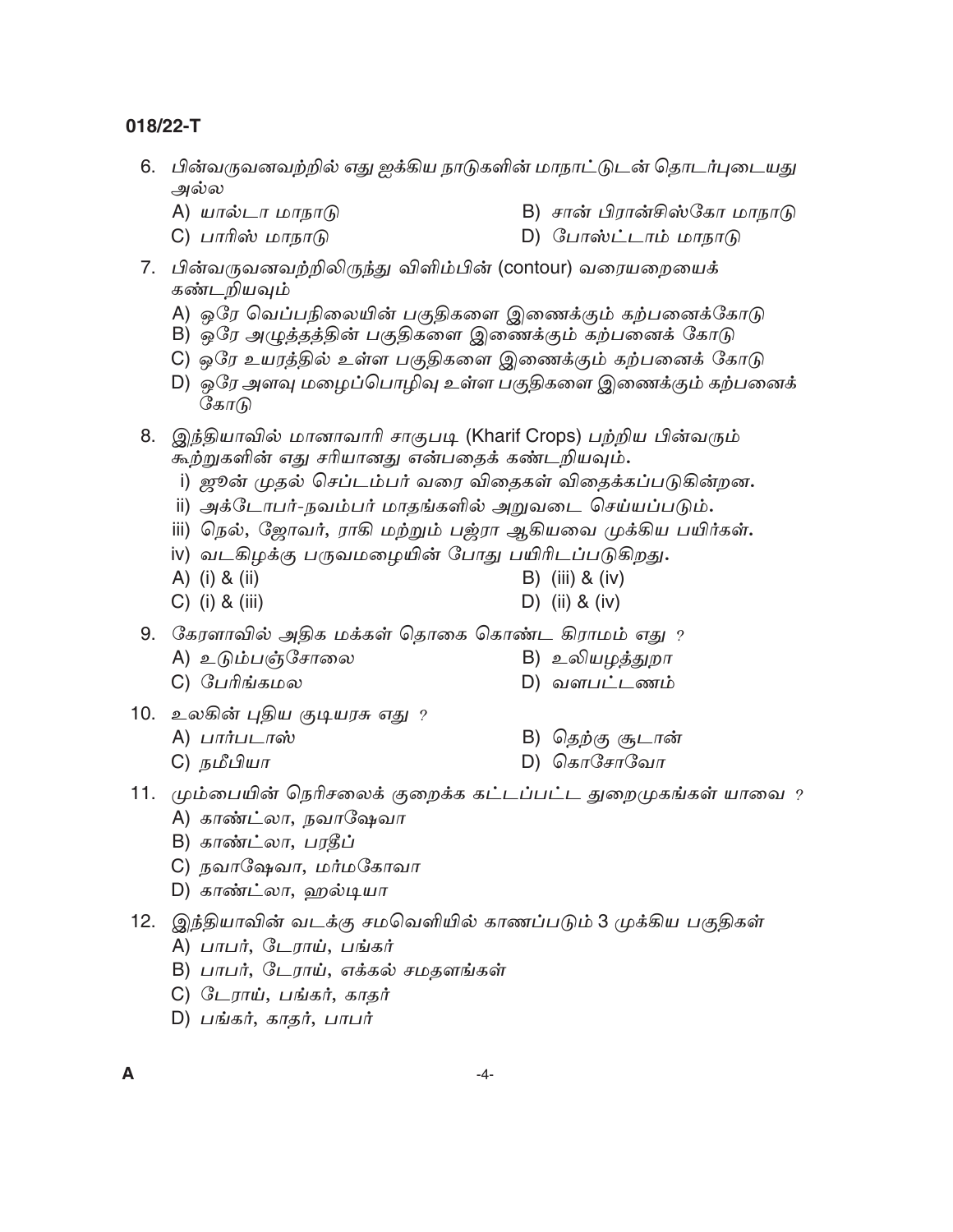|     | 13. விவசாயிகளுக்கு குறைந்த கட்டணத்தில் நீண்ட கால கடன்களை வழங்க<br>நிறுவப்பட்ட வங்கி                            |                          |  |  |  |  |  |  |
|-----|----------------------------------------------------------------------------------------------------------------|--------------------------|--|--|--|--|--|--|
|     | A) நில மேம்பாட்டு வங்கி                                                                                        | B) வணிக வங்கி            |  |  |  |  |  |  |
|     | C) கிராமப்புற வங்கி                                                                                            | D) கூட்டுறவு வங்கி       |  |  |  |  |  |  |
|     | 14.  தங்கப் புரட்சி என்று அழைக்கப்படுகிறது $\,$ ?                                                              |                          |  |  |  |  |  |  |
|     | A) முட்டை                                                                                                      | B) பழம்/காய்கறி          |  |  |  |  |  |  |
|     | C) பருத்தி                                                                                                     | D) பால்                  |  |  |  |  |  |  |
|     | 15. நிதி ஆயோக்கின் வறுமைக் குறியீட்டின் படி, சுத்தமான தண்ணீர் கிடைப்<br>பதில் குறைவான பிரச்சனை உள்ள மாநிலம்    |                          |  |  |  |  |  |  |
|     | A) கேரளா                                                                                                       | B) பீகார்                |  |  |  |  |  |  |
|     | C) பஞ்சாப்                                                                                                     | $D)$ மேகாலயா             |  |  |  |  |  |  |
|     | 16. பிசி மஹாலனோபிஸால் தொடங்கப்பட்ட வெளியீடு எது ?                                                              |                          |  |  |  |  |  |  |
|     | $A)$ சாங்க்யா                                                                                                  | B) பொது கோட்பாடு         |  |  |  |  |  |  |
|     | C) மைக்ரோ பொருளாதாரம்                                                                                          | D) தி பொருளாதாரம்        |  |  |  |  |  |  |
| 17. | வறுமையை ஒழிக்க இருபது திட்டங்களை செயல்படுத்திய ஐந்தாண்டு<br>திட்டம் எது ?                                      |                          |  |  |  |  |  |  |
|     | A) இரண்டாவது                                                                                                   | B) மூன்றாவது             |  |  |  |  |  |  |
|     | C) நான்காவது                                                                                                   | D) ஐந்தாவது              |  |  |  |  |  |  |
| 18. | உரிமையை மாற்றுவதன் ஒரு பகுதியாக பொதுத்துறை நிறுவனங்களின்<br>உரிமையை தனியார் துறைக்கு மாற்றும் செயல்முறை என்ன ? |                          |  |  |  |  |  |  |
|     | A) தனியார் மயமாக்கல்                                                                                           | B) தாராளமயமாக்கல்        |  |  |  |  |  |  |
|     | C) முதலீட்டு விற்பனை                                                                                           | D) உலகமயமாக்கல்          |  |  |  |  |  |  |
| 19. | இந்திய அரசியலமைப்பின் வரைவுக் (Drafting) குழுவின் தலைவர் யார் ?                                                |                          |  |  |  |  |  |  |
|     | A) டாக்டர் பி. ஆர் அம்பேத்கர்                                                                                  | B) <i>ஜவஹர்லால் நேரு</i> |  |  |  |  |  |  |
|     | C) டாக்டர் ராஜேந்திர பிரசாத்                                                                                   | D) லால் பகதூர் சாஸ்திரி  |  |  |  |  |  |  |
|     | 20. 1978 -இல் அரசியலமைப்பின் 44-வது திருத்தத்தின் மூலம் அடிப்படை                                               |                          |  |  |  |  |  |  |
|     | உரிமைகள் பட்டியலில் இருந்து எந்த அடிப்படை உரிமை நீக்கப்பட்டது ?                                                |                          |  |  |  |  |  |  |
|     | A) சுரண்டலுக்கு எதிரான உரிமை                                                                                   | B) சொத்துரிமை            |  |  |  |  |  |  |
|     | C) கல்வி உரிமை                                                                                                 | D) மத உரிமை              |  |  |  |  |  |  |
|     | 21. "அவசரநிலை" என்ற சொல், இந்தியா எந்த நாட்டின் ஆட்சி அமைப்பிலிருந்து<br>கடன் வாங்கப்பட்டது ?                  |                          |  |  |  |  |  |  |
|     | A) பிரிட்டிஷ் அரசியலமைப்பு                                                                                     | B) ஐரிஷ் அரசியலமைப்பு    |  |  |  |  |  |  |
|     | C) ஜெர்மன் அரசியலமைப்பு                                                                                        | D) அமெரிக்க அரசியலமைப்பு |  |  |  |  |  |  |
|     | -5-                                                                                                            |                          |  |  |  |  |  |  |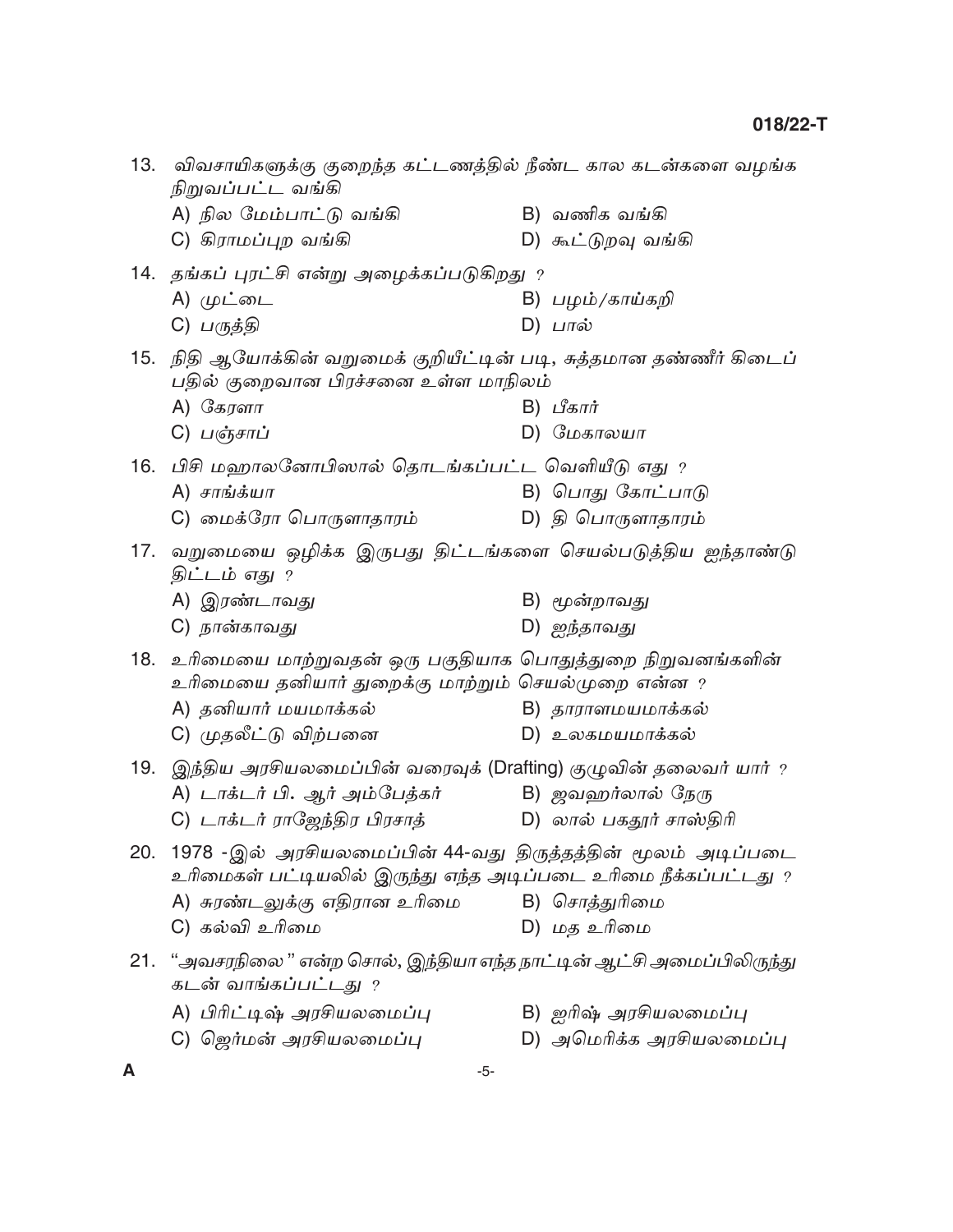- 22. இந்திய உள்ளாட்சி அமைப்புகளுக்கு எந்தக் குழு சட்டபூர்வமான அங்கீகாரம் அளித்துள்ளது ?
	- A) பல்வந்த்ராய் மேத்தா குழு
- B) P.K. துங்கன் குழு
	- C) நீதிபதி ராஜிந்தர் சச்சார் குழு D) அசோக் மேத்தா குழு
- 23. இந்திய அரசியலமைப்புச் சட்டம் உள்ளடக்கிய ''கல்வி'' என்ற தலைப்பை உள்ளடக்கிய தலைப்புகளின் பட்டியலைக் கண்டறியவும்.
	- A) யூனியன் பட்டியல்
	- B) கன்கரன்ட் பட்டியல்
	- C) மாநில பட்டியல்
	- D) மேலே எதுவும் இல்லை
- 24. இந்திய அரசியலமைப்பின்–39 வது பிரிவின்படி பின்வரும் எந்த அறிக்கை / அறிக்கைகள் சரியானது ?
	- A) பெண்கள் மற்றும் ஆண்கள் சம வேலைக்கு சம ஊதியம் பெறும் உரிமை
	- B) குடிசைத் தொழில்களின் வளர்ச்சி
	- C) வளங்களின் நியாயமான விநியோகம்
	- D) கிராம பஞ்சாயத்துகள் உருவாக்கம்
- 25. ஜம்மு காஷ்மீர் மறுசீரமைப்பு மசோதா 2019 ராஜ்யசபாவில் முதலில் அறிமுகப்படுத்தப்பட்டது. பின்வருவனவற்றில் யார் மசோதாவை அறிமுகப்படுத்தினார் ?
	- B) திரு. அமித்ஷா A) திரு. குலாம்நபி ஆசாத்
	- $C$ )  $\mathfrak{G}_{\langle \mathcal{T}_1,\mathcal{T}_2\rangle}$   $\mathfrak{G}_{\langle \mathcal{T}_1,\mathcal{T}_2\rangle}$   $\mathfrak{G}_{\langle \mathcal{T}_1,\mathcal{T}_2\rangle}$ D) ஸ்ரீமதி. நிர்மலா சீதாராமன்
- 26. இந்திய அரசியலமைப்பின் ''இதயம் மற்றும் ஆன்மா'' என்று அழைக்கப் படுவது எது ?
	- A) சுதந்திரத்திற்கான உரிமை
	- B) சமத்துவத்திற்கான உரிமை
	- C) மத சுதந்திரத்திற்கான உரிமை
	- D) அரசியலமைப்பு தீர்வுகளுக்கான உரிமை
- 27. உச்ச நீதிமன்றத்தின் தலைமை நீதிபதியை நியமிப்பது யார் ?
	- A) பிரதமர் B) ஜனாதிபதி
	- C) துணை ஜனாதிபதி  $D)$  கவர்னர்
- $\blacktriangle$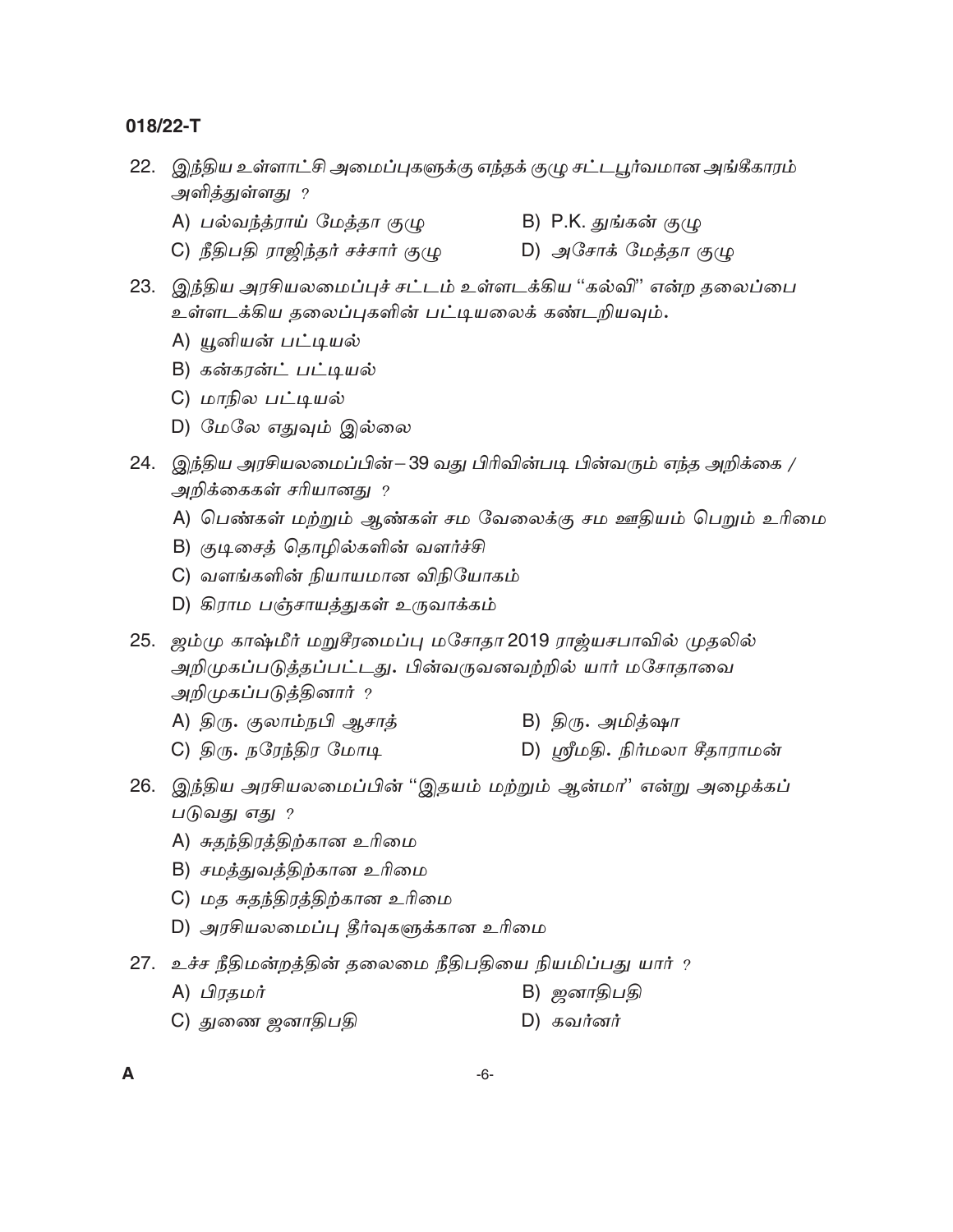- 28. கேரள அரசின் பின்வரும் சமூக நலத் திட்டம், உள்நோயாளிகள், மனநலம் குன்றியவர்கள் மற்றும் மோசமான நோயாளிகளைப் பராமரிக்க முழுநேர பராமரிப்பாளரின் சேவை தேவைப்படுபவர்களுக்கு மாதாந்திர நிதியுதவி வழங்குகிறது. அந்த திட்டம் எது ?
	- A) அஸ்வாசகிரணம் திட்டம்  $B)$  மங்கல்யா
	- D) வயோமித்திரம் C) ஸ்நேஹஸ்பர்ஷம்
- 29. KITE தலைமையிலான கல்வித் தொலைக்காட்சி சேனல் "VICTERS", கேரளாவின் பொதுக் கல்வித் துறையால் தொடங்கப்பட்டது, எந்த செயற்கைக் கோளின் உதவியுடன் செயல்படுகிறது ﹖ B) சந்திரயான் A) இன்சாட் 1B
	- D) EDUSAT C) மங்கள்யான்
- 30. M.P. க்கள் தங்கள் தெகுதிகளில் இருந்து கிராம பஞ்சாயத்துகளை தேர்வு செய்து அங்கு பல்வேறு திட்டங்களை செயல்படுத்தி அந்த பகுதியின் வளர்ச்சியை உறுதி செய்யலாம். அந்த திட்டம் எது ?
	- A) பிரதான் மந்திரி அவாஸ் யோஜனா
	- B) ஷ்யாமா பிரசாத் முகர்ஜி ரூர்பன் மிஷன்
	- C) சன்சத் ஆதர்ஷ் கிராம் யோஜனா
	- D) மகாத்மா காந்தி தேசிய ஊரக வேலை உறுதித் திட்டம்
- 31. இந்தியாவில் முதல் கம்யூனிஸ்ட் அரசு 1957-ல் கேரளாவில் ஆட்சிக்கு வந்தது. இந்த அமைச்சரவையில் கல்வி அமைச்சர் யார் ?
	- A) இ. எம். எஸ். நம்பூதிரிபாட் B) சி.அச்சுதமேனன்
	- C) கே.ஆர். கௌரி அம்மா D) ஜோசப் முண்டசேரி
- 32. மனித இதயத்தின் அறைகளான இடது ஏட்ரியம் மற்றும் இடது வென்ட்ரிக்கிள் இடையே காணப்படும் வால்வின் பெயரை எழுதுங்கள்
	- A) முக்கோண வால்வு B) இருமுனை வால்வு
	- C) செமிலுனார் வால்வு D) மேலே எதுவும் இல்லை
- 33. பின்வருவனவற்றில் எது பெண் ஹார்மோன் அல்ல ?
	- i) ஆண்ட்ரோஜன்
	- ii) ஈஸ்ட்ரோஜன்
	- iii) புரோஜெஸ்ட்டிரோன்
	- A) (i) மட்டும்  $B)$  (ii) & (iii)
	- C) (iii)  $\omega \angle$  ( $\partial \omega$ D) (i) & (iii)

 $-7-$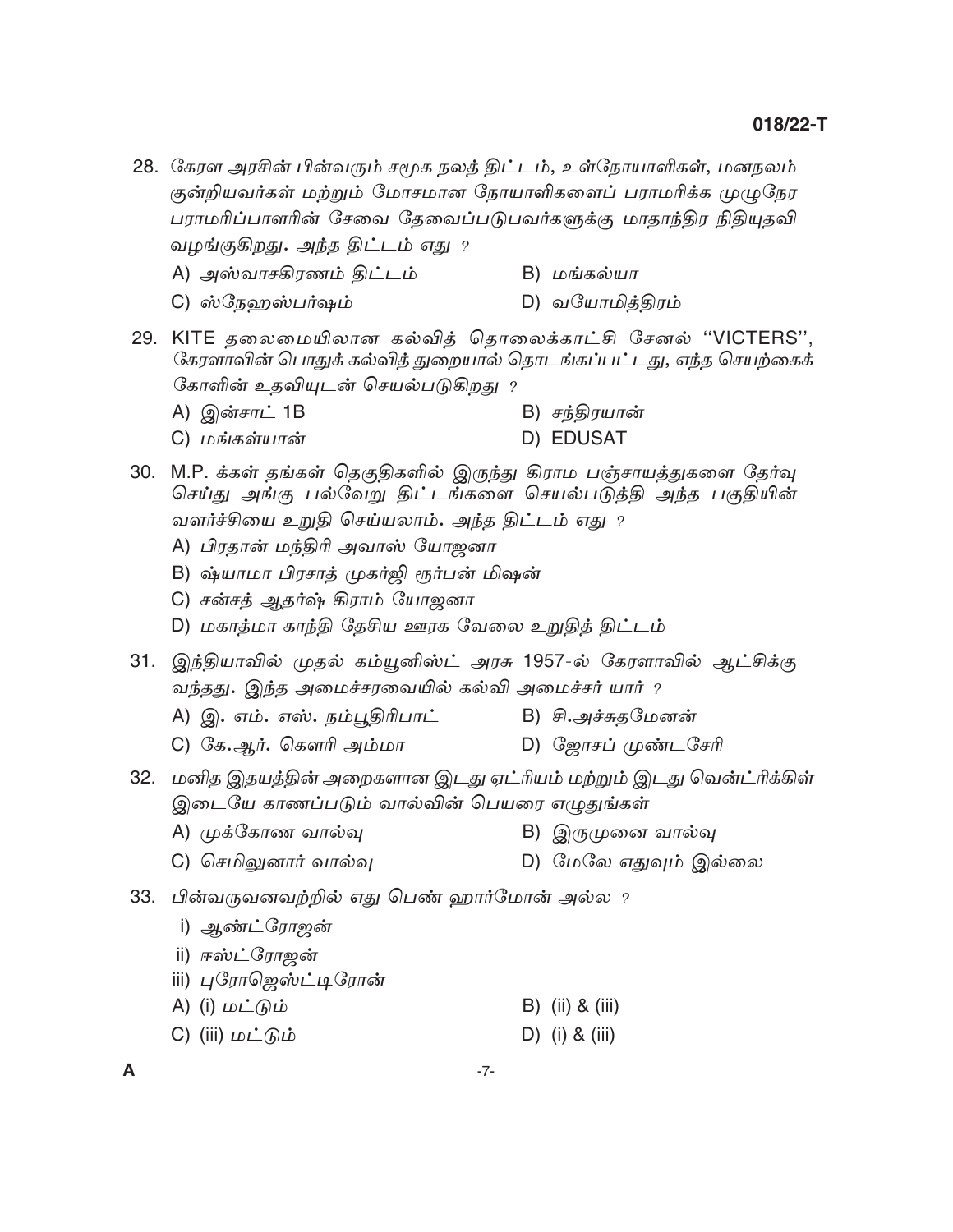|     | 34.  2021 ஐக்கிய நாடுகளில் உலக சுற்றுச்சுழல் தினத்தின் குறிக்கோள் எது ?       |                                                                                   |  |  |  |  |  |  |
|-----|-------------------------------------------------------------------------------|-----------------------------------------------------------------------------------|--|--|--|--|--|--|
|     | A) இயற்கைக்கான நேரம்                                                          | B) காற்று மாசுபாடு                                                                |  |  |  |  |  |  |
|     | C) வாழ்விட மறுசீரமைப்பு                                                       | D) மேலே எதுவும் இல்லை                                                             |  |  |  |  |  |  |
|     |                                                                               | 35.  டைபாய்டை உறுதி செய்வதற்கான கண்டறியும் முறை என்ன $\it$                        |  |  |  |  |  |  |
|     | A) வைடால் சோதனை                                                               | B) எலிசா                                                                          |  |  |  |  |  |  |
|     | C) <i>பயாப்ஸி</i>                                                             | $D)$ $\pi$ சிஜி                                                                   |  |  |  |  |  |  |
|     | 36. பின்வரும் கூற்றுகளில் எது தவறானது ?                                       |                                                                                   |  |  |  |  |  |  |
|     | இன்சுலின் செல்லுக்குள் குளுக்கோஸ் நுழைவதைக் குறைக்கிறது.<br>i)                |                                                                                   |  |  |  |  |  |  |
|     | ii) இன்சுலின் செல்லுக்குள் குளுக்கோஸின் நுழைவை துரிதப்படுத்துகிறது <b>.</b>   |                                                                                   |  |  |  |  |  |  |
|     | iii) சிறுநீரில் குளுக்கோஸ் வெளியேறுவதால் நீரிழிவு நோய் ஏற்படுகிறது <b>.</b>   |                                                                                   |  |  |  |  |  |  |
|     | iv) நீரிழிவு நோய் சிறுநீரில் ஆபத்தான கீட்டோன் உடல்களை உருவாக்குகிறது <b>.</b> |                                                                                   |  |  |  |  |  |  |
|     | A) (i) & (iv)<br>B) (ii) & (iv)                                               | $C)$ (ii) & (iii)<br>$D)$ (i) $\mathbf{L} \mathbf{L}$ (b) $\mathbf{L} \mathbf{L}$ |  |  |  |  |  |  |
|     | 37. 2021-இல் தென்னாப்பிரிக்காவில் உறுதிப்படுத்தப்பட்ட கொரோனா                  |                                                                                   |  |  |  |  |  |  |
|     | வைரஸின் ஓமிக்ரான் மாறுபாட்டைக் குறிப்பிடுவது எது ?                            |                                                                                   |  |  |  |  |  |  |
|     | A) B 1.1.259                                                                  | B) B 1.1.529                                                                      |  |  |  |  |  |  |
|     | C) D 1.1.529                                                                  | D) D 1.1.259                                                                      |  |  |  |  |  |  |
| 38. | பின்வருவனவற்றிலிருந்து இயற்கையின் அடிப்படை சக்தியைக்                          |                                                                                   |  |  |  |  |  |  |
|     | தேர்ந்தெடுக்கவும்.                                                            |                                                                                   |  |  |  |  |  |  |
|     | A) புவியீர்ப்பு விசை                                                          | B) மீள் சக்தி                                                                     |  |  |  |  |  |  |
|     | C) மறுசீரமைப்பு படை                                                           | D) உராய்வு விசை                                                                   |  |  |  |  |  |  |
|     | 39.   ஹைட்ராலிக் பிரேக்குகளில் பயன்படுத்தப்படும் அடிப்படை விதி                |                                                                                   |  |  |  |  |  |  |
|     | A) பெர்னோலி கோட்பாடு                                                          | B) பாஸ்கலின் சட்டம்                                                               |  |  |  |  |  |  |
|     | C) ஆர்க்கிமிடிஸ் கொள்கை                                                       | D) ஹூக்கின் சட்டம்                                                                |  |  |  |  |  |  |
|     | 40. குவிந்த லென்ஸின் குவிய நீளம் 20 cm என்றால், லென்ஸின் சக்தி                |                                                                                   |  |  |  |  |  |  |
|     | $A) + 1$ D                                                                    | $B) +0.5 D$                                                                       |  |  |  |  |  |  |
|     | $C) + 5D$                                                                     | $D) +0.1 D$                                                                       |  |  |  |  |  |  |
|     | 41. "EOS-01" என்ற செயற்கைக்கோளை ஏவ ISRO பயன்படுத்திய ஏவுகணை<br>எது ?          |                                                                                   |  |  |  |  |  |  |
|     | A) PSLV-C48                                                                   | B) PSLV-C49                                                                       |  |  |  |  |  |  |
|     | C) PSLV-C50                                                                   | D) PSLV-C51                                                                       |  |  |  |  |  |  |

 $\mathsf{A}$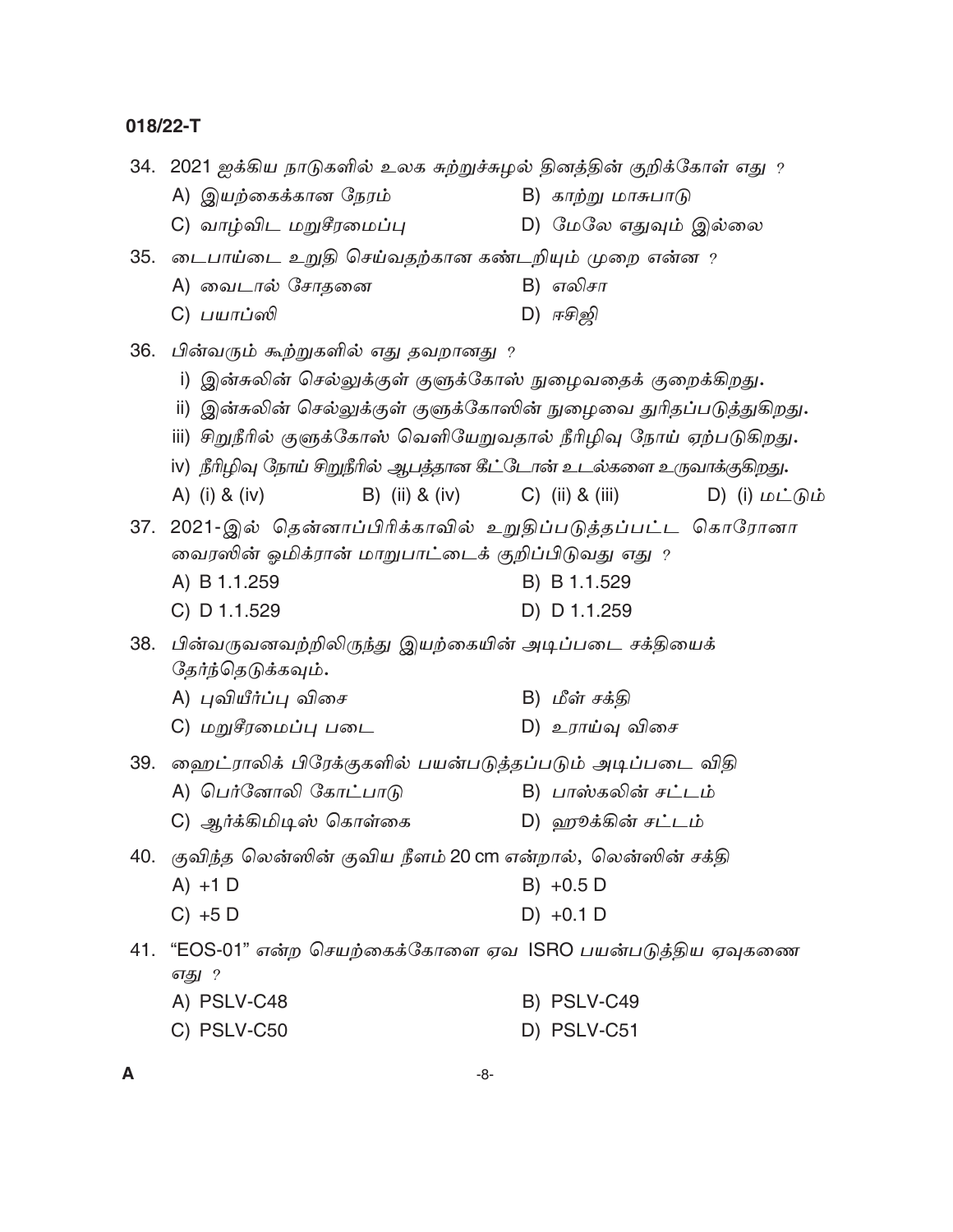|     | 42.  ஆனோடில் என்ன இரசாயன எதிர்வினை ஏற்படுகிறது $\,$ ?       |            |  |                                                                      |  |
|-----|-------------------------------------------------------------|------------|--|----------------------------------------------------------------------|--|
|     | A) குறைப்பு                                                 |            |  | B) அயனியாக்கம்                                                       |  |
|     | C) ஆக்சிஜனேற்றம்                                            |            |  | D) தீர்வு                                                            |  |
|     | 43.   திரவத் துளிகள் உருண்டையாக இருக்கும்                   |            |  |                                                                      |  |
|     | A) மேற்பரப்பு விசை/பதற்றம்                                  |            |  | B) பாகுத்தன்மை                                                       |  |
|     | C) அழுத்தம்                                                 |            |  | D) வெப்பநிலை                                                         |  |
|     | 44. குளோரோபில் உள்ள உலோகம் எது ?                            |            |  |                                                                      |  |
|     | A) அலுமினியம்                                               |            |  | $B)$ <i>Сетцші</i>                                                   |  |
|     | C) பொட்டாசியம்                                              |            |  | D) மெக்னீசியம்                                                       |  |
|     |                                                             |            |  | 45.   உயரமான பகுதிகளில் வசிக்கும் மக்கள் தங்கள் உணவை சமைக்க பிரஷர்   |  |
|     |                                                             |            |  | குக்கர் தேவை. இதற்குக் காரணம் உயரமான இடங்களில் இது இருப்பதே          |  |
|     | A) அழுத்தம் அதிகமாக உள்ளது                                  |            |  | B) வெப்பநிலை குறைவாக உள்ளது                                          |  |
|     |                                                             |            |  |                                                                      |  |
|     | 46. 2021-ஜே.சி. டேனியல் விருது பெற்றவர்                     |            |  |                                                                      |  |
|     | A) எம். ஜெயச்சந்திரன்                                       |            |  | B) <i>ஜெயசூர்யா</i>                                                  |  |
|     | C) பி. ஜெயச்சந்திரன்                                        |            |  | D) பிரியதர்ஷன்                                                       |  |
| 47. | தங்கம் வென்றார் ?                                           |            |  | 2021-பாராலிம்பிக்ஸில் சுமித் ஆன்டில் எந்த நிகழ்வில் இந்தியாவிற்காக   |  |
|     | A) பூப்பந்து                                                |            |  | B) ஈட்டி எறிதல்                                                      |  |
|     | C) டேபிள் டென்னிஸ்                                          |            |  | D) படப்பிடிப்பு                                                      |  |
|     | தேர்ந்தெடுக்கவும் ?                                         |            |  | 48. " அட்டபிரகாரம்" புத்தகம் தொடர்பான சரியான அறிக்கை/அறிக்கைகளைத்    |  |
|     | i) சாக்கியார்கூத்தின் இலக்கிய வடிவம்                        |            |  |                                                                      |  |
|     | ii) கூடியாட்டம் வடிவத்தை விவரிக்கும் புத்தகம்               |            |  |                                                                      |  |
|     | iii) கதகளி முத்திரைகள் பற்றிய புத்தகம்                      |            |  |                                                                      |  |
|     | iv) பரதமுனி எழுதிய நூல்                                     |            |  |                                                                      |  |
|     | A) iii மட்டும்                                              | $B)$ i, iv |  | C) ii மட்டும்<br>D) iv $\mathbf{L} \cup \mathbf{L}$ (b) $\mathbf{L}$ |  |
| 49. | மாவட்டத்தில் உள்ளது ?                                       |            |  | ஜெயின் கட்டிடக்கலைக்கு எடுத்துக்காட்டாக விளங்கும் கல்லில் எந்த       |  |
|     | А) $G\pi L$ шம்                                             |            |  | B) திருச்சூர்                                                        |  |
|     | C) எர்ணாகுளம்                                               |            |  | $D)$ இடுக்கி                                                         |  |
| 50. | எது ?                                                       |            |  | கோவிட் – 19 இன் ஓமிக்ரான் மாறுபாட்டை முதலில் பதிவு செய்த நாடு        |  |
|     | A) இத்தாலி                                                  |            |  | B) தென்னாப்பிரிக்கா                                                  |  |
|     | C) $\mathscr{F}_{\mathsf{c}\mathsf{d}\mathsf{T}\mathsf{T}}$ |            |  | D) ஐக்கிய இராஜ்ஜியம்                                                 |  |
| A   |                                                             | $-9-$      |  |                                                                      |  |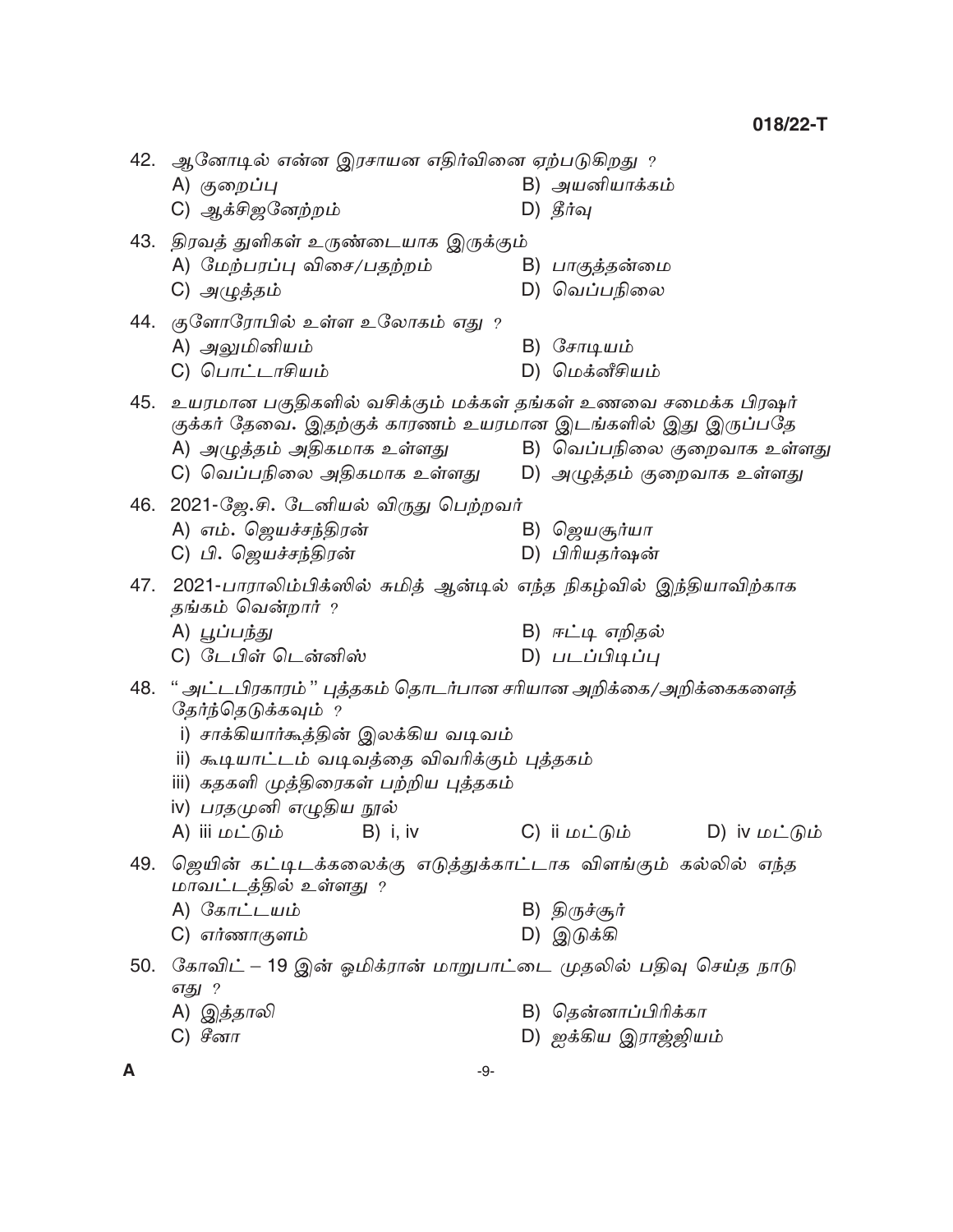|     | 51. முதல் 15 முழு எண்களின் பலன் என்ன ?<br>A) 225                                                                                                           |                                    | B) 0           |              |                  |        |
|-----|------------------------------------------------------------------------------------------------------------------------------------------------------------|------------------------------------|----------------|--------------|------------------|--------|
| 52. | C) 10101<br>'A' அமைப்பில்4 உறுப்பினர்கள் இருந்தால், 'A' க்கு எத்தனை துணைக்குழுக்கள்<br>உள்ளன ?                                                             |                                    |                | D) 825       |                  |        |
|     | A) 15<br>$C)$ 16                                                                                                                                           |                                    | B) 18<br>D) 14 |              |                  |        |
| 53. | ஒரு குழுவில் 400 பேர் உள்ளனர். அவர்களில் 250 பேர் இந்தி பேசுகிறார்கள்.<br>200பேர் ஆங்கிலம் பேசுகிறார்கள். இரண்டு மொழிகளிலும் எத்தனை பேர்<br>பேச முடியும் ? |                                    |                |              |                  |        |
|     | A) 150<br>C) 60                                                                                                                                            |                                    | B)             | 400<br>D) 50 |                  |        |
|     | 54. i கற்பனை எண்ணாக மாறினால் 'iº' இன் மதிப்பை எழுதவும்                                                                                                     |                                    |                |              |                  |        |
|     | $A) -i$<br>$C) -1$                                                                                                                                         |                                    | B) i<br>$D)$ 1 |              |                  |        |
|     | 55. 5 குழந்தைகளுக்கான வரிசையில் குழந்தைகள் எத்தனை வழிகளில் நிற்க<br>முடியும் ?                                                                             |                                    |                |              |                  |        |
|     | A) 25                                                                                                                                                      | C) 100<br>B) 120                   |                |              |                  | D) 20  |
|     | 56. 16 மற்றும் 4 இன் வடிவியல் சராசரியைக் (Geometric mean) கண்டறியவும்.                                                                                     |                                    |                |              |                  |        |
|     | A) 20                                                                                                                                                      | B) 4                               | C) 8           |              |                  | D) 16  |
|     | 57. $3x + 2y + 5 = 0$ என்ற வரியின் சாய்வு என்ன ?                                                                                                           |                                    |                |              |                  |        |
|     | A) $\frac{-3}{2}$                                                                                                                                          | B) $\frac{-2}{3}$ C) $\frac{2}{3}$ |                |              | D) $\frac{3}{2}$ |        |
|     | 58. 1 முதல் 29 வரையிலான ஒற்றை எண்களின் கூட்டுத்தொகை என்ன ?                                                                                                 |                                    |                |              |                  |        |
|     | A) 252                                                                                                                                                     | B) 169                             |                | $C)$ 225     |                  | D) 256 |
| 59. | மாதத்திற்கு ஒரு ரூபாய்க்கு 2 பைசா வட்டி என்றால், வட்டி விகிதம் என்ன ?                                                                                      |                                    |                |              |                  |        |
|     | A) $12%$                                                                                                                                                   | B) 24%                             |                | C) 6%        |                  | D) 15% |
|     | 60. எண்ணின் ஒரே இட இலக்கத்தைக் கண்டறியவும் (314) <sup>8</sup>                                                                                              |                                    |                |              |                  |        |
|     | A) 6                                                                                                                                                       | B) 4                               | C) 8           |              | D) 2             |        |

 $\mathbf{A}$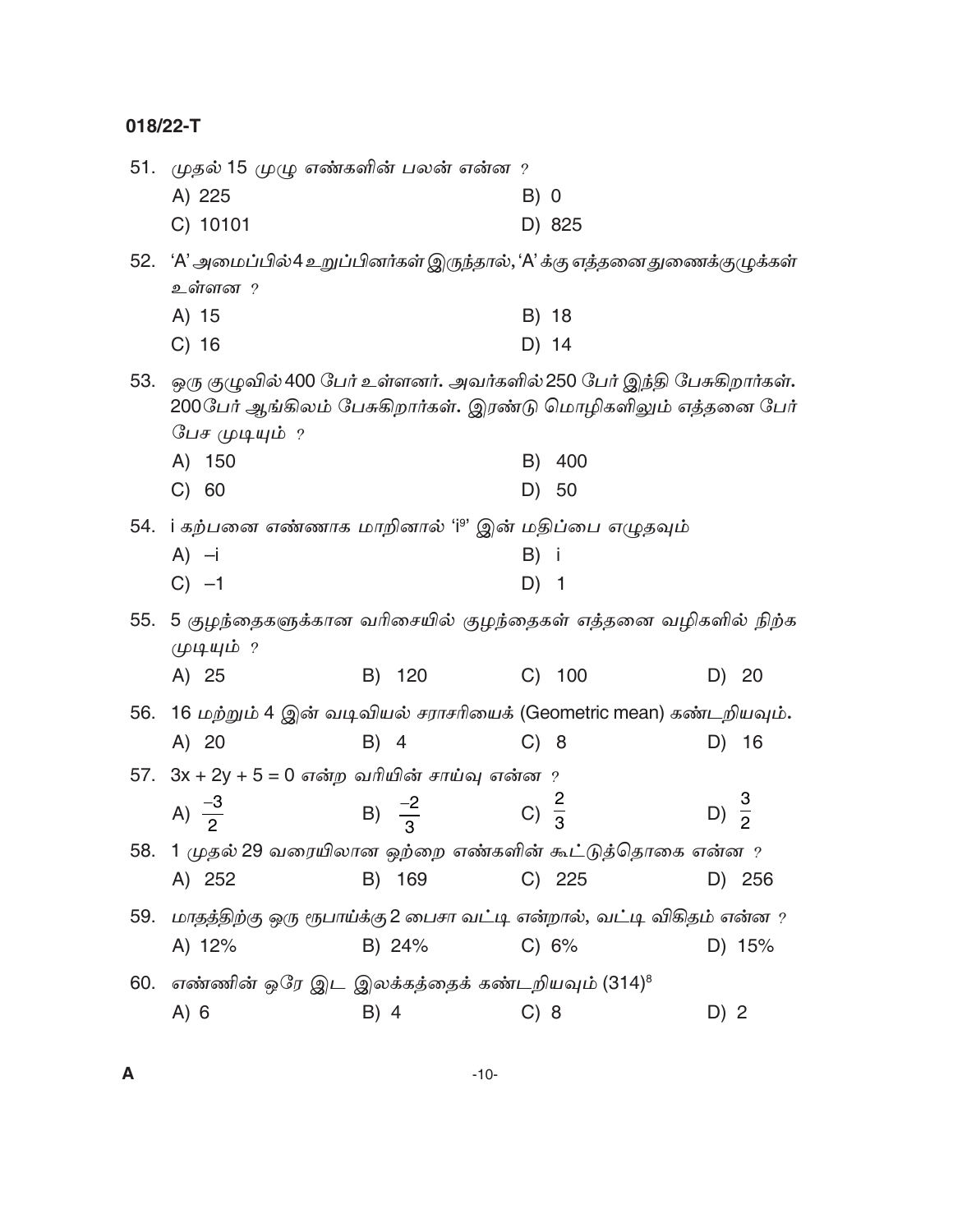|     | 61. If you had told the truth they __________ you.<br>A) Will believe<br>C) Would believe                         |          |         | B) Would have believed<br>D) May believe |          |
|-----|-------------------------------------------------------------------------------------------------------------------|----------|---------|------------------------------------------|----------|
|     | 62. Neither Raju nor his friends ___________ home every week.<br>A) goes                                          |          |         | B) go                                    |          |
|     | C) is going                                                                                                       |          |         | D) was going                             |          |
|     | 63. He is senior _________ me in college.                                                                         |          |         |                                          |          |
|     | A) than                                                                                                           | B) for   | $C)$ by |                                          | D) to    |
|     | 64. Everyone passed the examination, ___________                                                                  |          |         |                                          |          |
|     | Add a suitable tag.                                                                                               |          |         |                                          |          |
|     | A) doesn't he?                                                                                                    |          |         | B) don't they?                           |          |
|     | C) didn't they ?                                                                                                  |          |         | D) didn't he?                            |          |
| 65. | nonest man is the noblest work of God.                                                                            |          |         |                                          |          |
|     | A) An                                                                                                             |          | B) A    |                                          |          |
|     | C) The                                                                                                            |          |         | D) Both B) and C)                        |          |
|     | 66. I saw a $\frac{1}{2}$ of bees.                                                                                |          |         |                                          |          |
|     | A) stack                                                                                                          |          |         | B) band                                  |          |
|     | C) swarm                                                                                                          |          |         | D) pride                                 |          |
|     | 67. Choose the correct synonym for 'weary'.                                                                       |          |         |                                          |          |
|     | A) tried                                                                                                          | B) tired |         | C) titled                                | D) timid |
|     | 68. Select the correctly spelt word from the following options.                                                   |          |         |                                          |          |
|     | A) Handkarchief                                                                                                   |          |         | B) Handkercheif                          |          |
|     | C) Handkerchief                                                                                                   |          |         | D) Hankerchief                           |          |
|     | 69. Select the suitable one word substitute for 'an ability to make good<br>judgements and take quick decisions'. |          |         |                                          |          |
|     | A) Acumen                                                                                                         |          |         | B) Accuse                                |          |
|     | C) Acquit                                                                                                         |          |         | D) Accord                                |          |
|     | 70. While walking in the park, I ___________ an old friend.                                                       |          |         |                                          |          |
|     | A) came by                                                                                                        |          |         | B) came off                              |          |
|     | C) came out                                                                                                       |          |         | D) came across                           |          |
|     |                                                                                                                   |          |         |                                          |          |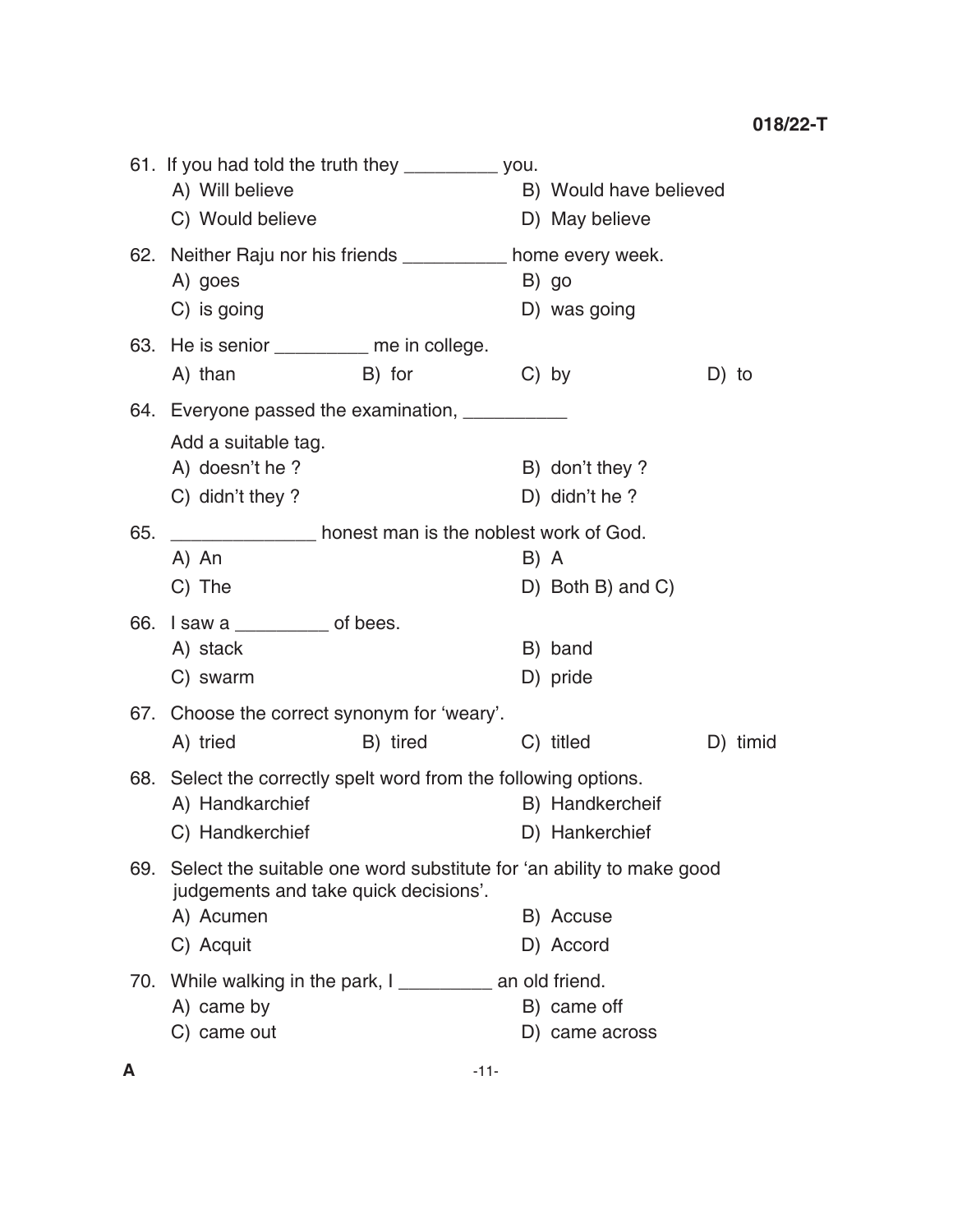|     | 71.  "சுழன்றும் ஏர்ப் பின்ன துலகம் அதனால்<br>உழந்தும் உழவே தலை''– இக்குறள்பாவில் 'ஏர் ' என்று குறிப்பிடுவது                                                                            |                   |  |                                                   |             |             |
|-----|----------------------------------------------------------------------------------------------------------------------------------------------------------------------------------------|-------------------|--|---------------------------------------------------|-------------|-------------|
|     | A) கல்வி                                                                                                                                                                               | B) உழவு           |  | C) புகழ்                                          |             | D) தவம்     |
|     | 72. மூவறிவு உள்ள உயிரினம்<br>A) புல்                                                                                                                                                   | B) முரள்          |  | C) புள்                                           |             | D) சிதல்    |
|     | 73. 'கழனி' – என்பதன் பொருள்                                                                                                                                                            |                   |  |                                                   |             |             |
|     | A) நெருப்பு                                                                                                                                                                            | B) மான்           |  | C) வயல்                                           |             | D) உலகம்    |
|     | 74. குறிஞ்சிப்பாட்டு<br>l) ஆரிய அரசன் பிரகதத்தனுக்குத் தமிழ் அறிவுறுத்துவதற்காகப் பாடப்<br>பட்டது.<br>II) ஆசிரியர் கபிலர்.<br>III) 103 வரிகளைக் கொண்டது.<br>IV) துறை அறத்தொடு நிற்றல். |                   |  |                                                   |             |             |
|     | A) அனைத்தும் சரி<br>C) I, II, III – $\sigma \hat{n}$                                                                                                                                   |                   |  | B) அனைத்தும் தவறு<br>D) I, II, $IV - \pi \hat{n}$ |             |             |
| 75. | "உற்றுழி உதவியும் உறுபொருள் கொடுத்தும்                                                                                                                                                 |                   |  |                                                   |             |             |
|     | பிற்றைநிலை முனியாது கற்றல் நன்றே'' இப்பாடல் வரி இடம்பெறும் நூல்<br>A) அகநானூறு                                                                                                         | B) புறநானூறு      |  | C) பதிற்றுப்பத்து                                 |             | D) பரிபாடல் |
|     | 76.   Ring Network – என்பதன் தமிழாக்கம்                                                                                                                                                |                   |  |                                                   |             |             |
|     | A) நட்சத்திர வலை                                                                                                                                                                       |                   |  | B) பாட்டை வலை                                     |             |             |
|     | C) கலப்பின வலை                                                                                                                                                                         |                   |  | D) வளைய வலை                                       |             |             |
|     | 77.   இரட்டைக் காப்பியங்கள்<br>A) சிலப்பதிகாரம், சீவகசிந்தாமணி<br>C) சிலப்பதிகாரம், மணிமேகலை                                                                                           |                   |  | B) மணிமேகலை, வளையாபதி<br>D) மணிமேகலை, குண்டலகேசி  |             |             |
|     | 78.   பின்வரும் பட்டியலில் பெருந்தாதது                                                                                                                                                 |                   |  |                                                   |             |             |
|     | A) சித்திரபாவை                                                                                                                                                                         |                   |  | B) கயிற்றரவு                                      |             |             |
|     | C) ஒரு புளியமரத்தின் கதை                                                                                                                                                               |                   |  | D) மண்குடிசை                                      |             |             |
|     | 79. பல்லிதழ் ஒலி                                                                                                                                                                       |                   |  |                                                   |             |             |
|     | A) $\mu$                                                                                                                                                                               | B) $\overline{B}$ |  | $C)$ $\sigma$                                     | D) <i>வ</i> |             |
|     | 80. நிரல்படுத்துக.<br>ஆண்பால் பிள்ளைத்தமிழின் இறுதி நான்கு பருவங்கள்<br>(அ) சிறுதேர்<br>A) $(2y)$ , $(2y)$ , $(2y)$ , $(7r)$                                                           | (ஆ) சிற்றில்      |  | (இ) அம்புலி<br>B) $(g), (\pi), (g), (g)$          |             | (ஈ) சிறுபறை |
|     | C) $(g)$ , $(g)$ , $(r)$ , $(g)$                                                                                                                                                       |                   |  | D) $(2)$ , $(\pi)$ , $(2)$ , $(2)$                |             |             |
|     |                                                                                                                                                                                        |                   |  |                                                   |             |             |
| A   |                                                                                                                                                                                        | $-12-$            |  |                                                   |             |             |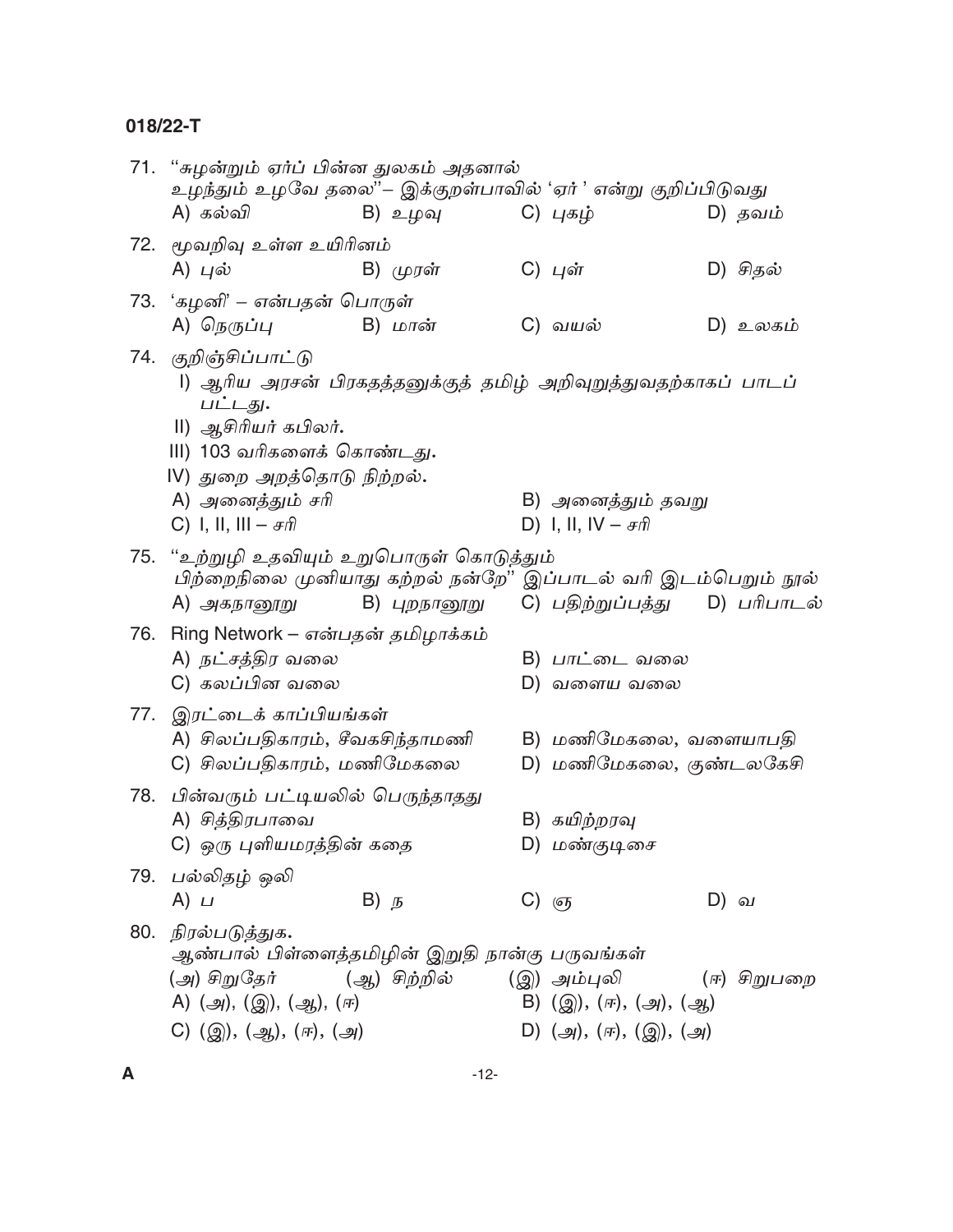|     | 81. தேசிய தீயணைப்பு சேவை தினம் எந்த நிகழ்வோடு தொடர்புடையது<br>A) கொல்கத்தா கலவரம்<br>B) கொச்சி சுத்திகரிப்பு ஆலையில் தீ விபத்து<br>C) போபால் சோகம்<br>D) பாம்பே விக்டோரியா துறைமுகத்தில் தீ                                                                                                |                                                              |             |
|-----|--------------------------------------------------------------------------------------------------------------------------------------------------------------------------------------------------------------------------------------------------------------------------------------------|--------------------------------------------------------------|-------------|
|     | 82. LPG எரிபொருளில் வாசனையைக் கண்டறிய எந்த ரசாயனம் சேர்க்கப்<br>படுகிறது ?<br>A) மெத்தில் ஆக்சைடு<br>C) புரொபேன்                                                                                                                                                                           | B) பியூட்டேன்<br>D) எத்தில் மெர்காப்டன்                      |             |
|     | 83. அபாயகரமான இரசாயனங்களைக் கையாளும் வாகனங்களில் பட்டியலிடப்<br>பட்டுள்ள அவசரத் தகவல் பேனலில் குறியீடு 3YE இல் உள்ள எண்3 எதைக்<br>குறிக்கிறது ?<br>A) வாட்டர்ஜெட் பயன்படுத்தவும்<br>B) நுரை பயன்படுத்தவும்<br>C) உலர் கலவை பயன்படுத்தவும்<br>D) நீர்தெளிப்பு அல்லது மூடுபனி பயன்படுத்தவும் |                                                              |             |
| 84. | வளிமண்டலத்தில் ஆக்ஸிஜனின் சதவீதம் எவ்வளவு ?<br>B) 79%<br>A) 95%                                                                                                                                                                                                                            | $C)$ 21%                                                     | D) 51%      |
| 85. | பின்வருவனவற்றில் எது அதிக நீராவி அடர்த்தியைக் (Vapour Density)<br>கொண்டுள்ளது ?<br>A) அசிட்டிலீன்<br>C) LPG                                                                                                                                                                                | B) CNG<br>D) ஹைட்ரஜன்                                        |             |
|     | 86. திடப்பொருள்கள் சூடாக்கப்படும்போது, திரவத்திற்குப் பதிலாக ஒரு<br>திரவம் நேரடி வாயுவாக மாறும் செயல்முறை என்ன ?<br>A) நடத்துதல் (Conduction)<br>C) பதங்கமாதல் (Sublimation)                                                                                                               | B) ஆவியாதல் (Vapourisation)<br>D) வெப்பச் சலனம் (Convection) |             |
|     | 87. பின்வரும் வாயுக்களில் எது தீயை அணைக்கப் பயன்படுகிறது ?<br>A) கார்பன் டை ஆக்சைடு<br>C) அசிட்டிலீன்                                                                                                                                                                                      | B) ஆக்ஸிஜன்<br>D) ஹைட்ரஜன்                                   |             |
| 88. | ்தண்ணீருடன் எதிர்வினையில் ஈடுபடாத பொருள் எது உ<br>A) கால்சியம் கார்பைடு<br>C) சோடியம்                                                                                                                                                                                                      | B) பெரிலியம்<br>D) பொட்டாசியம்                               |             |
|     | 89. தேசிய தீயணைப்பு சேவை கல்லூரி எங்கு உள்ளது ?                                                                                                                                                                                                                                            |                                                              |             |
| A   | B) டெல்லி C) கான்பூர்<br>$A)$ பம்பாய்<br>$-13-$                                                                                                                                                                                                                                            |                                                              | D) நாக்பூர் |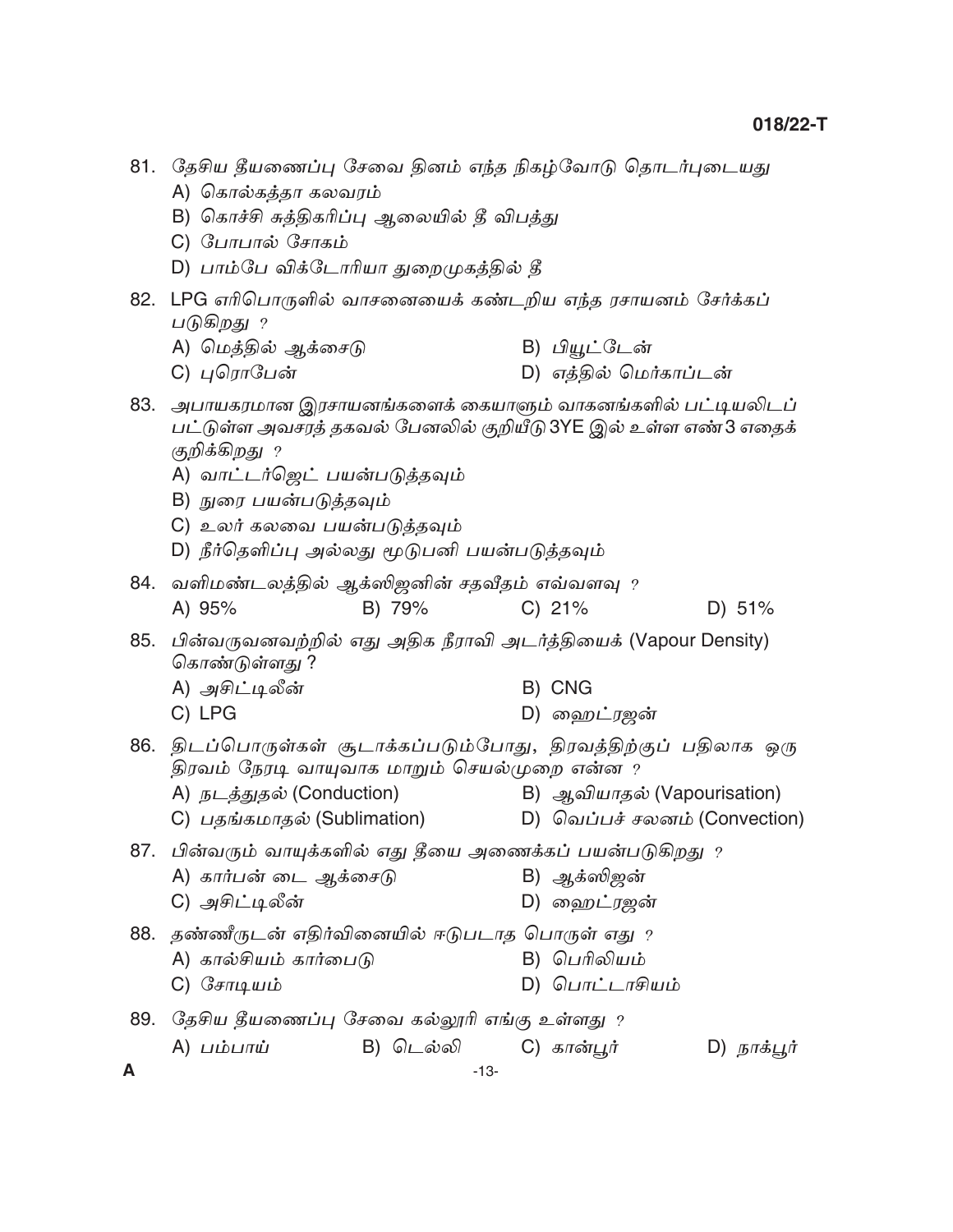90. எந்த அறிக்கை முதலுதவி கொள்கைகளின் பகுதியாக இல்லை ?

- A) மிக விரைவாகவும் அமைதியாகவும் செயல்படுங்கள்
- B) மிகவும் மெதுவாகவும் அமைதியாகவும் வேலை செய்யுங்கள்
- C) விபத்தை ஏற்படுத்திய நபருடன் நிற்கவா ?
- D) காயமடைந்த நபரை அவசரத்துடனும் வருத்தத்துடனும் நடத்த வேண்டும்
- 91. மனித உடலில் உள்ள மொத்த எலும்புகளின் எண்ணிக்கை A) 106 B) 107 D) 207  $C) 206$
- 92. நிரந்தர பெருமூளை வாதத்தைத் தடுக்க, இதய-நுரையீரல் புத்துயிர் கொடுக்கப்பட வேண்டும்
	- A) விபத்து நடந்த 2-3 நிமிடங்களுக்குள்
	- B) விபத்து நடந்த 4-5 நிமிடங்களுக்குள்
	- C) விபத்து நடந்த 5-6 நிமிடங்களுக்குள்
	- D) விபத்து நடந்த 3-4 நிமிடங்களுக்குள்
- 93. மூச்சுத் திணறல் என்றால்
	- A) உணவுக்குழாயின் மொத்த அல்லது பகுதி அடைப்பு
	- B) வயிற்றின் மொத்த அல்லது பகுதி அடைப்பு
	- C) மூச்சுக்குழாயின் மொத்த அல்லது பகுதி அடைப்பு
	- D) உணவுக்குழாயின் மொத்த அடைப்பு
- 94. காயம்பட்ட புண்ணின் தொற்றுநோயைத் தடுக்க என்ன செய்யக்கூடாது ?
	- A) காயத்தை ஓடும் நீரில் கழுவவும்
	- B) கொதிக்கும் நீரில் காயத்தை கமுவவும்
	- C) காயத்தை ஒரு கிருமிதொற்று நீக்கிய பான்டேஜூடன் கட்டவும்
	- D) காயத்தை தேவையில்லாமல் தொடாதீர்கள்
- 95. கடுமையான இரத்தப்போக்குக்கான முதலுதவி
	- A) காயமடைந்த பகுதியை இதயத்தின் மட்டத்திற்கு கீழே வைக்கவும்**.**
	- B) பான்டேஜை அழுத்தத்துடன் கட்டு
	- C) காயத்தைத் திறந்து வைக்கவும்
	- D) இரத்தப்போக்கு குறித்து கவனம் செலுத்த வேண்டாம்

 $\blacktriangle$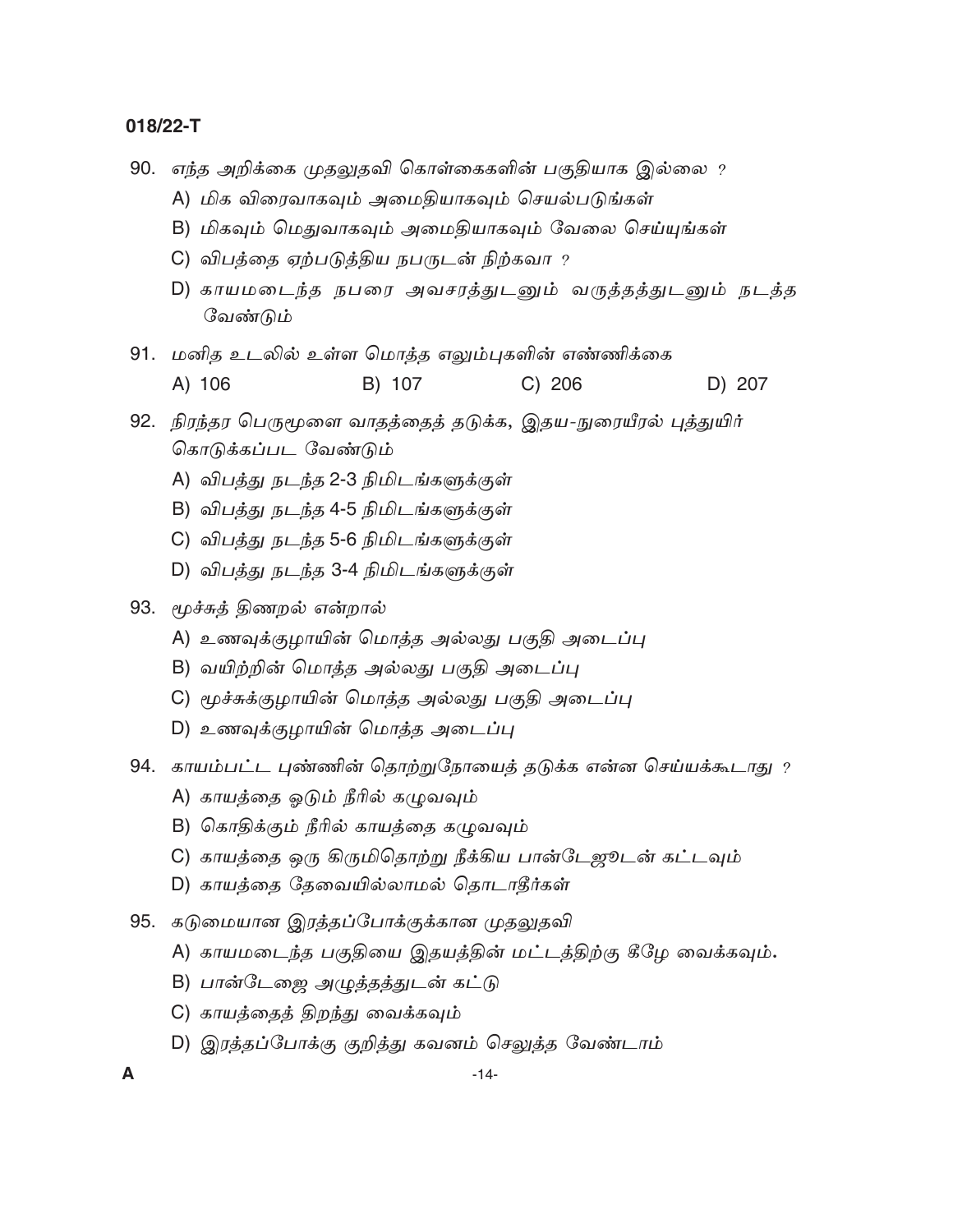96. தீக்காயம் அடைந்தவருக்கு முதலுதவி அளிக்க வேண்டும்

- A) எரிக்கப்பட்ட பாதிக்கப்பட்டவரை படுக்க அனுமதிக்கவும்
- B) பற்பசையைப் பயன்படுத்துங்கள்
- C) நெய் தடவவும்
- D) எரிந்த இடத்தில் ஒட்டக்கூடிய துணியை அகற்றவும்
- 97. எலும்பு முறிவின் அறிகுறி எது இல்லை ?
	- A) உடைந்த பகுதியில் வீக்கம் இருக்கும்
	- B) உடைந்த பகுதியை அசைப்பது கடினமாக இருக்கலாம்
	- C) உடைந்த இடத்தில் வலி இருக்கும்
	- D) உடைந்த பகுதியின் தோலில் கண்டிப்பாக காயம் இருக்கும்

 $D)$  தாகம்

98. பாம்பு கடியின் அறிகுறி

- $A)$  ஒரு ஜோடி காயம்  $B)$  காய்ச்சல்
- $C)$   $\sqcup$   $\widehat{F}$
- 99. சைபர் பயங்கரவாதத்திற்கு தகவல் தொழில்நுட்பச் சட்டத்தால் பரிந்துரைக்கப்பட்ட அதிகபட்ச தண்டனை
	- A) மரணதண்டனை
	- B) ஆயுள் தண்டனை
	- C) 14 ஆண்டுகள் சிறை
	- D) 12 ஆண்டுகள் சிறை
- 100. மின்னணு ஊடகங்கள் மூலம் ஆபாசப் படங்கள் அல்லது ஆபாசப் பொருட்கள் பரப்பப்படுவதற்கு என்ன பெயர் ?
	- A) இணைய ஆள்மாறாட்டம்
	- B) இணைய பயங்கரவாதம்
	- C) இணைய ஆபாச படங்கள்
	- D) இணைய தனிப்பட்ட தகவல் திருட்டு